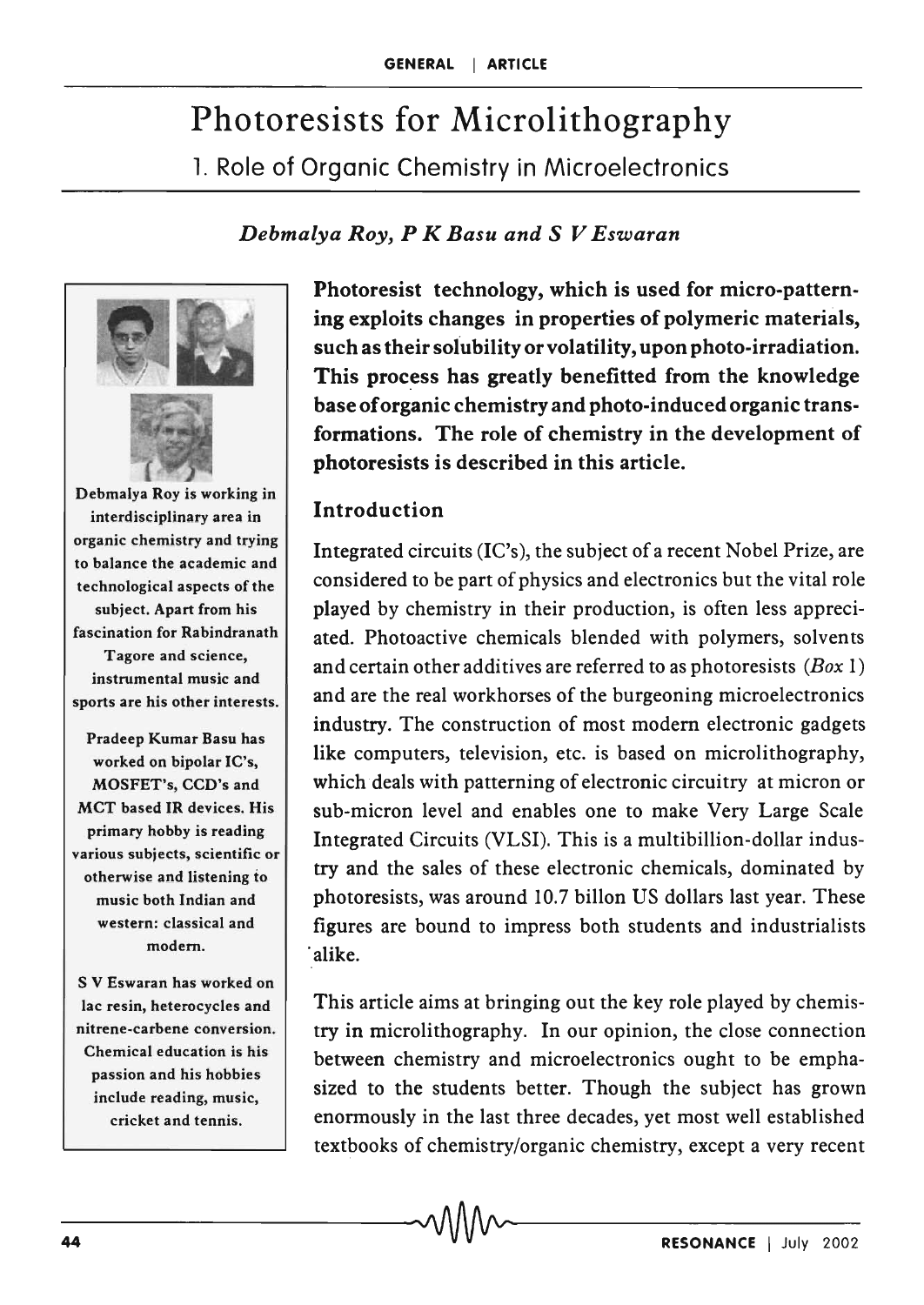

one [1], fail to even mention it. This situation needs to be remedied. In India in particular, it has become urgent as almost all the chemicals required for microlithography are presently imported. The recent sanctions imposed by USA have jeopar-

#### Keywords

Photoactive compounds, novolak resins, CA resists, sub-micron lithography.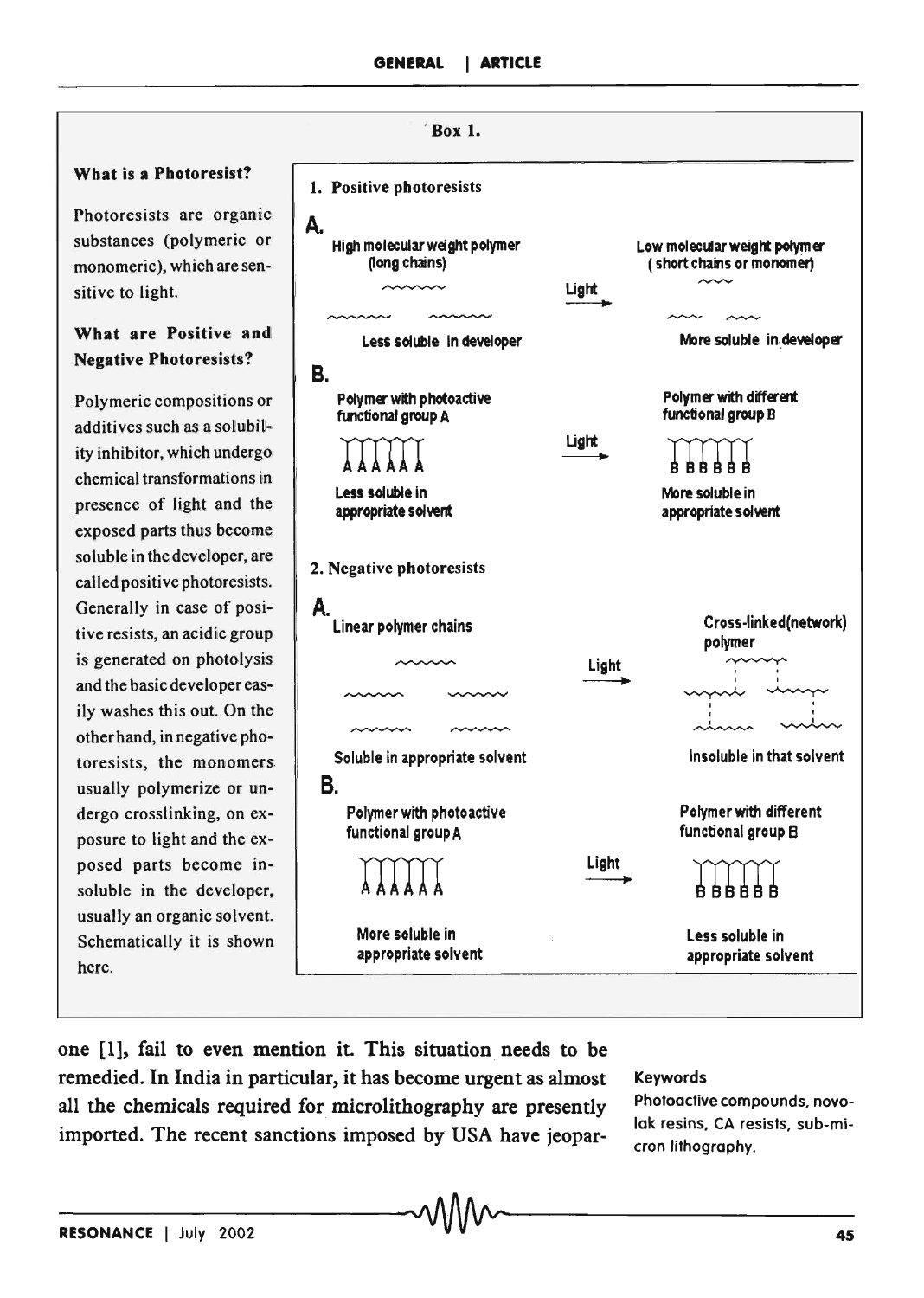Niepce not only invented photography, he also invented photolithography. dized the basic needs of research and development, particularly the defence R&D requirements. Students of chemistry must be made aware of the spectacular advances in the field. This will help them gain pride from the fact that their subject is fundamental to an area that catches so much public attention and is ever in the news.

# Historical Perspective

Although the present form of microlithography is only three decades old, lithography itself has a long history. It could be said that it arose almost when Nicephore Niepce took the first photograph in Chalon, France in 1826. Niepce thus not only invented photography, he also invented photolithography. The film was first coated with photosensitive compound – chromated gelatin (which was called *resist;* a term first coined by E A Beaquerel of France in 1840 as it resisted or protected the substrate from light) and exposed to light [2]. The exposed film was then developed with warm water. After drying, it was etched by ferric chloride solution and the image was produced. This is the basis of the lithography technique and soon photolithography became the most popular branch of the printing industry.

The era of bichromated gelatin ended with the invention of the transistor in Bell Labs in late 1947. To improve the efficiency of those early day semiconductors, lithographic technique was used to fabricate transistors on a single crystal of silicon. But bichromated gelatin had serious drawbacks. A milestone was achieved when Kodak researchers entered the field and Martin Hepher and Hans Wagner discovered the first ever industrial photoresist called Kodak thin film resist (KTFR). It was composed of cyclized rubber (poly cis-isoprene) and a bis-azide (2,6 bis (4-azidobenzal)-4-methylcyclohexanone). Using this resist the dimensions of the semiconductor device reached up to 2 micrometers. This discovery led to a boom in the mass fabrication of solid-state devices and gave birth to industrial microlithography.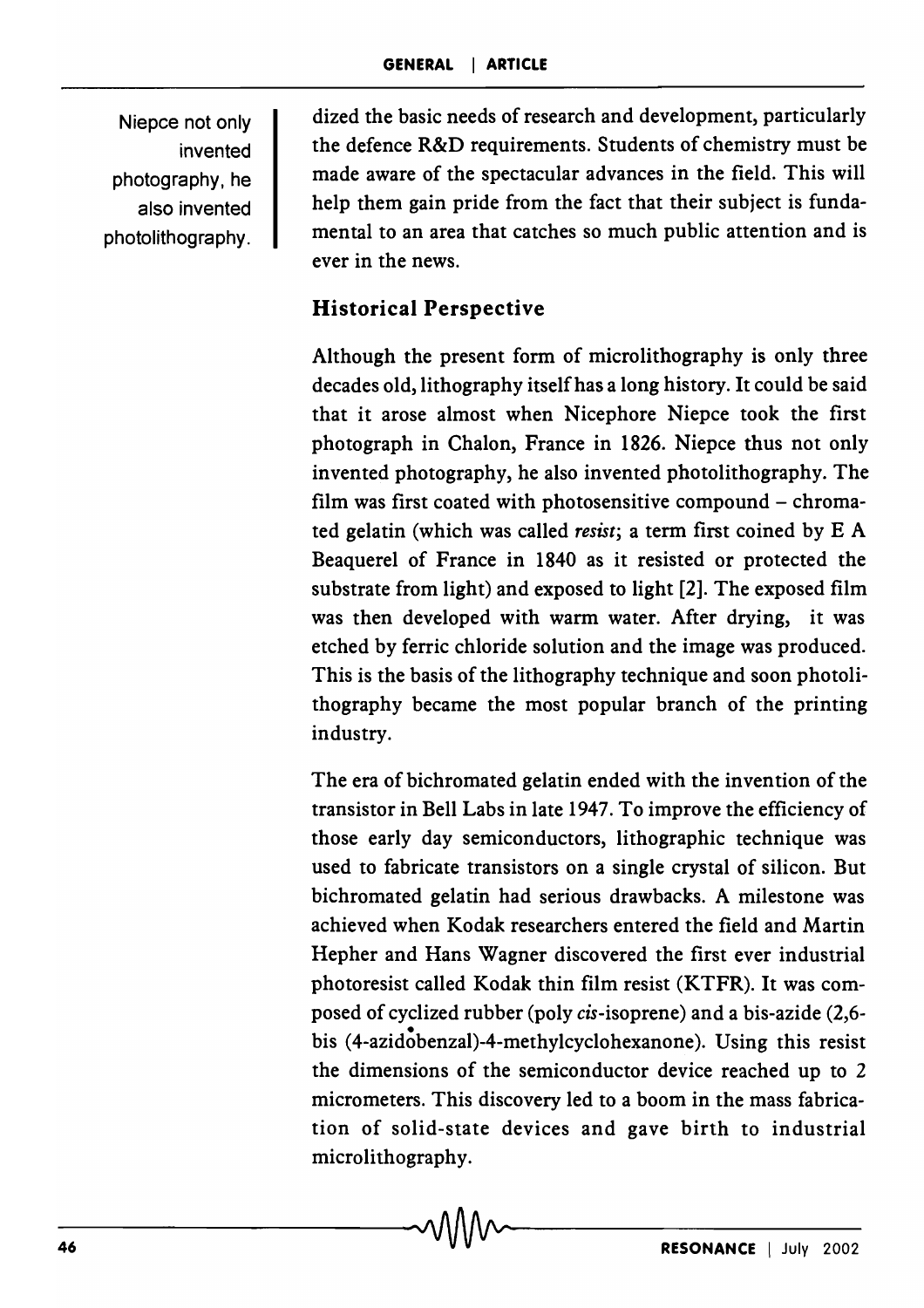

Figure 1. Behaviourofpositive and negative photoresists in a developer solution - In positive photoresists the exposed parts become more soluble (B in Figure 1), while the exposed parts become more insoluble in negative photoresists (C in Figure 1).

## The Conventional Lithographic Technique

In the lithographic process the substrate (usually a silicon wafer) is first coated with some oxide layer and a radiation sensitive polymer film (resist) is deposited on it (A of *Figure* 1). The substrate is then exposed to light through a mask. The transparent part of the mask allows light/radiation to pass through and the other opaque part blocks it. Photochemical reactions change the chemical and physical properties of the exposed regions of the film. By utilizing these changes of properties a pattern is developed, based on the difference in the solubilities of the exposed and unexposed regions. The schematic diagram of the lithographic process is given here *(Figure 1).* 

A typical pattern of 1 micron resolution based on the micro lithographic technique using positive photoresist is shown in *Figure 2.* 

#### The Reign of DNQ-Novolak Photoresist

The negative tones of KTFR had high sensitivity and were easy to handle but gradually gave way to the positive photoresists *(Figure* 3), which dominate the market today. This move away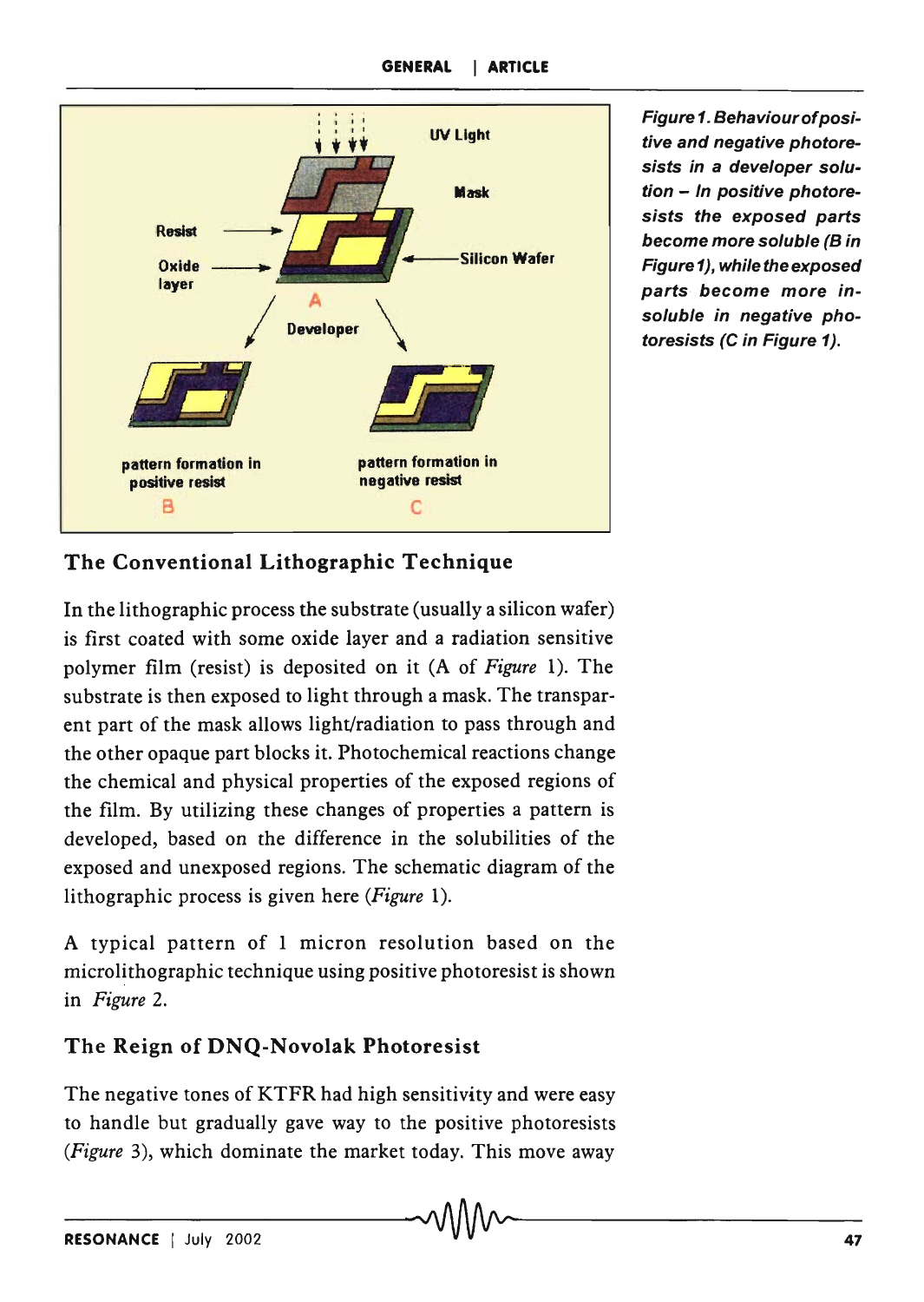Figure 2. A typical pattern obtained by photo-microlithography.



from the negative photoresist can be attributed to the loss of resolution due to swelling of negative resist film during development with organic solvents, which moreover also caused environmental pollution.

Positive DNQ-NOVOLAK photoresists soon became the real workhorses of the semiconductor fabrication industry. Modified forms of this resist are still used currently. The main credit of developing this resist of such great technological interest



Figure 3. Mechanism of action of positive photoresist proposed by Sues: 'A' is diazonaphthoquinone-5 sulphonic acid esterified with 2,3,4-trihydroxybenzophenone, '8' is ketene intermediate possibly via ketocarbene or oxyrene pathway, 'C' is indene-1carboxylic acid and 'D' is abbreviation of diazonaphthoquinone.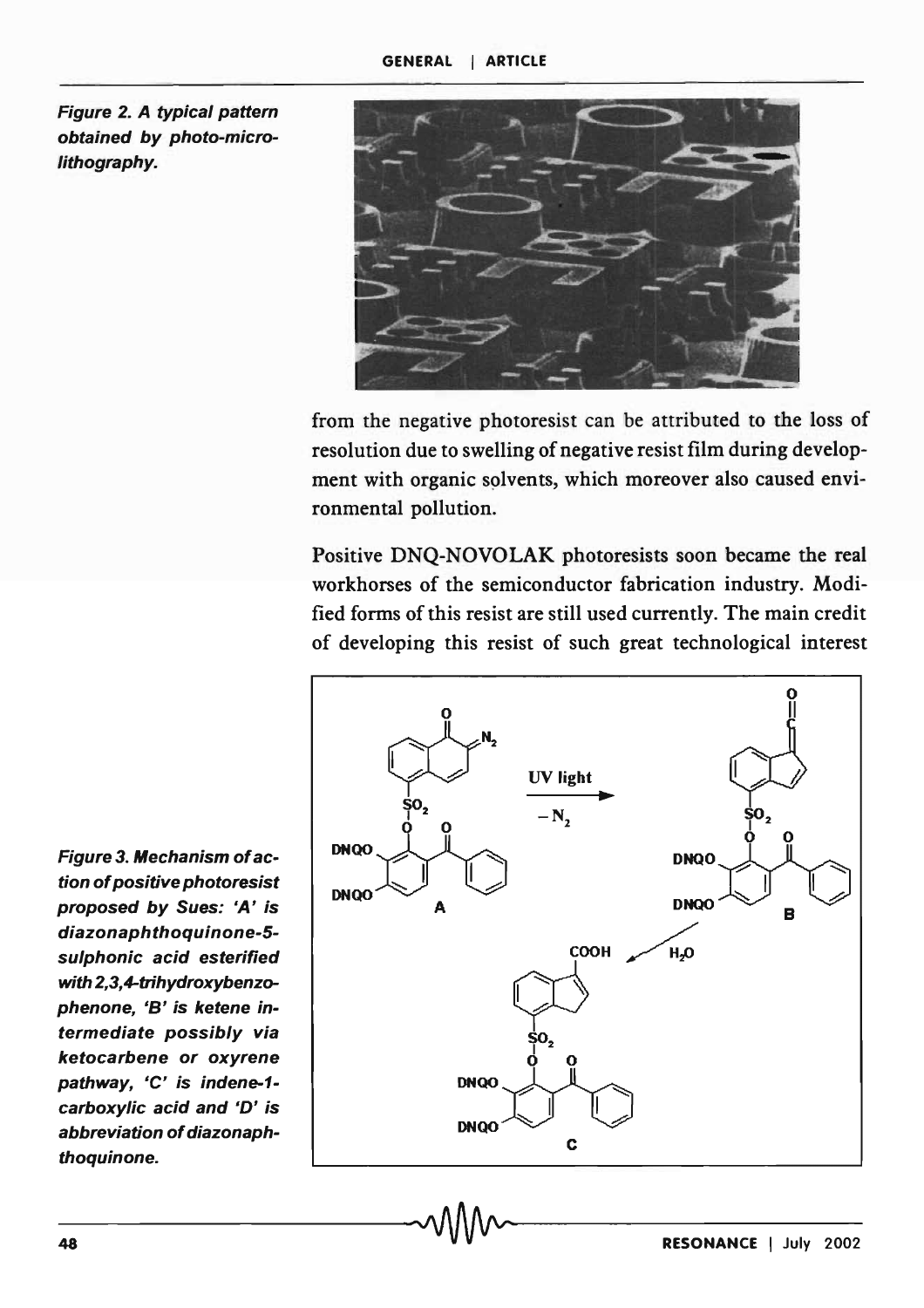should go to the German organic chemist, Oskar Sues of Kalle Company in Wiesbaden. These consist of a photoactive compound (PAC) viz. 2,I-Diazonaphthaquinone-S-sulfonic acid esterified with 2,3,4 trihydroxybenzophenone in a polymer matrix like novolak resins, which are polymers of cresols or other phenolic compounds with formaldehyde *(Novo* means new and *lak* means lacquer or resin).

Upon irradiation with UV light, the substituted diazonaphthaquinone undergoes the Wolff rearrangement and forms a ketene (possible via a ketocarbene or oxirene intermediate) [3]. The ketene then reacts with water to form the I-indene carboxylic acid rendering the exposed part of the resist soluble in the alkaline developer. In the unexposed regions, however, the diazonaphthaquinone remains unchanged. If we develop the film with base then the resist in the exposed part gets washed out due to solubility of indene carboxylic acid. The unexposed part, however, remains insoluble and patterns are thus obtained on development.

The mechanism of action of negative photoresists *(Figure* 4) is mainly based on insertion/crosslinking reaction of reactive nitrene intermediate obtained from the bisazide photoactive component with cyclized rubber (a polymer of isoprene). This renders the exposed regions more insoluble by increasing the molecular weight. Hence on development a negative image is obtained. This contrasts with positive photoresists where the exposed parts are rendered more soluble.

# The Era of the Chemically Amplified Resists

Although by optimizing the polymer matrix (Novolak), higher resolutions are achievable, newer photoresists are being considered, as DNQ-Novolak resist cannot be used at lower wavelength mainly because of two reasons:

I) The substituted DNQ absorbs UV light very intensely as we go down to lower wavelength of radiation, resulting in a loss of pattern.

The mechanism of action of negative photoresists is mainly based on insertion/ crosslinking reaction of reactive nitrene intermediate obtained from the bisazide photoactive component with cyclized rubber.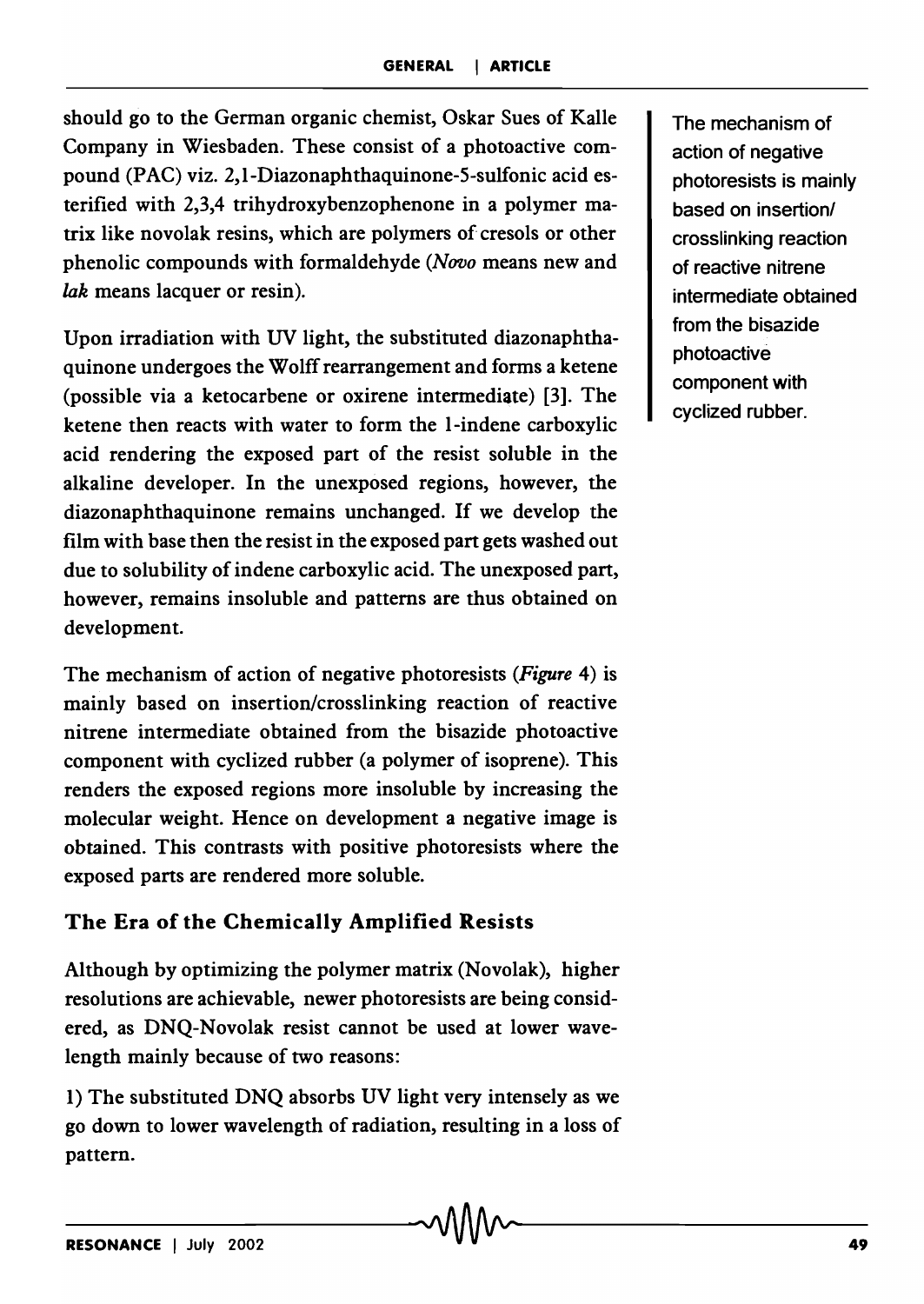



Figure 5. The mechanism of action of chemically amplified photoresist: The non-polar t-Boc derivative of polystyrene (A) is hydrolysed by acid (B), generated from the PAG by photochemical reaction and A gets converted to the polar polyhydroxy styrene (C). During this reaction acid (D) is generated and hence the acid concentration is, amplified many times, ensuring the completion of the hydrolysis reaction, which makes the exposed part of photoresist more soluble in base.

2) The quantum yield of the DNQ-Novolak resists is very low.

The third generation of photoresists for deep UV (DUV) was developed by C G Willson of Texas University. Here the main components are a photoinactive polymer with an acid labile pendant ester group and photoacid generators (PAG). When light falls on the resist, PAG generates an acid, which hydrolyses the ester group of the polymer film and makes the exposed part of the resist soluble in the alkaline developer [5] *(Figure 5).* 

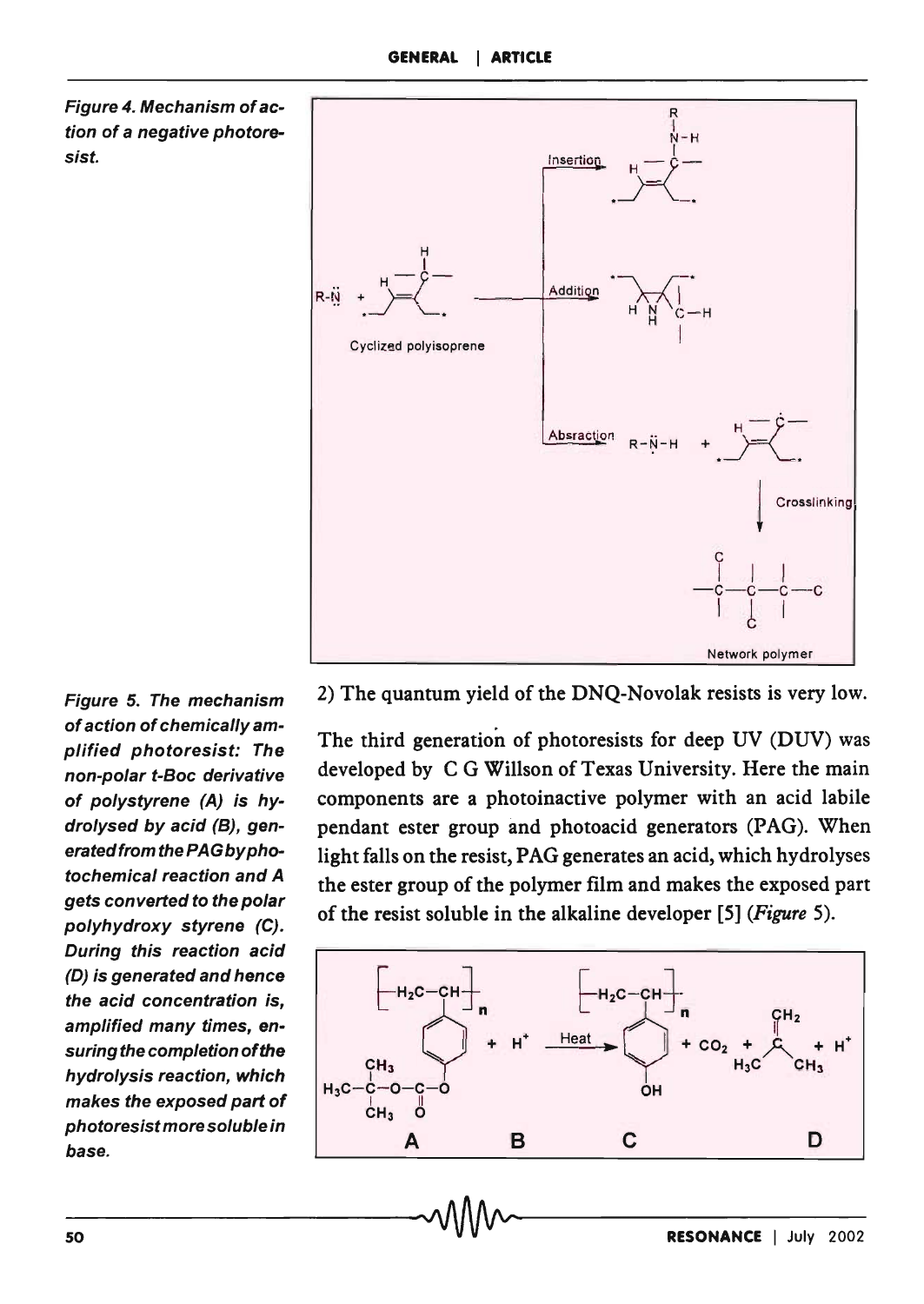These resists are called chemically amplified (CA) resists, since the concentration of acid increases by the photochemical reaction. The amplification of acid by chemical reaction during the post exposure baking shoots up the quantum yield even above one. In CA resists the main resist film is photo-inactive, so there is no question of strong absorption of light beam and it is possible to design high transmittance acid labile polymers in deep UV regions. The large polarity change brought about by acid catalyzed reactions in the exposed and unexposed parts give high contrast in CA resist. After C G Willson's discovery of the first CA resist, there are now hundreds of CA resists and different photoacid generators (PAG), as well.

But CA resists also suffer some drawbacks [6]. The major difficulty with CA resists is the unwanted acid diffusion into the unexposed parts. The acid generated by photochemical reaction and the  $H^+$  ions developed during post exposure bake (by thermal reaction) do not diffuse vertically alone and so are not bound into the exposed parts only. Acid diffusion into the unexposed parts has been overcome by using base along with the polymer film itself. The base however itself consumes the acid generated by the thermal reaction in the exposed part and this reduces the resolution. To avoid this the base itself should be photoactive so that the basicity is lost in the exposed part by photochemical reaction and in the unexposed parts the basicity remains intact.

Another major problem the CA resists suffer from is due to airborne contamination. The resist film takes up the airborne contamination of bases from paints of windows, walls and adhesives that use additives like hexamethyldisilazane, N-methylpyrrolidone (NMP), which neutralizes the photogenerated acid in the surface portion of the exposed regions. So the surface skin gets neutralized and remains insoluble during development with base. One way to reduce this problem is the thorough purification of the enclosing atmosphere by using activated charcoal filters and protective overcoating. Sulfonic acid esters, disulfones, etc. are mixed with resist film for dual purposes. On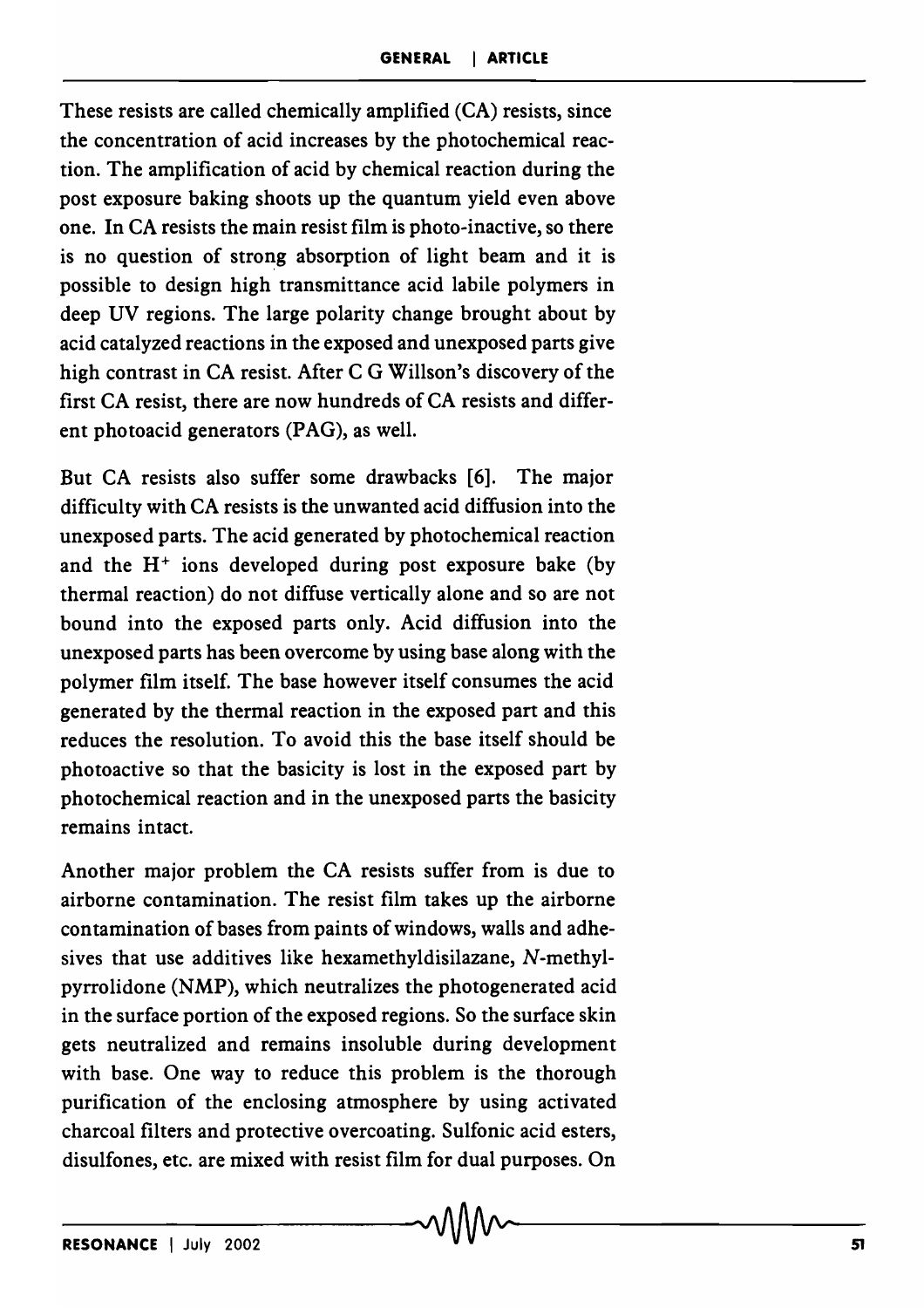In projection lithography, ultra violet light is focused from a source through a mask to generate a pattern that is reduced several times over by an imaging system

the one hand they work as additives to promote the adhesion of the resist film with the substrate and on the other also react with airborne contamination and deactivate them.

# Microlithography - The Road Ahead

It is a well-known fact that device performance and speed are largely influenced by the feature size of the device. During the last couple of years, work to develop a viable sub-l00 nm nextgeneration lithography has become very highly competitive. With both economical and technological aspects getting equal importance.

In projection lithography, light (UV) is focused from a source through a mask to generate a pattern that is reduced several times over by an imaging system (comprising a definite orientation of concave and convex lenses) and projected onto a silicon wafer. The wafer is covered with a photoresist designed to protect the desired areas of the wafer from etching, ion implantation, metallization, or other processes. Illumination sources for lithography initially consisted of discharge lamps. As feature sizes shrank to 250 nm and below, the industry switched over to excimer laser illumination, first at 248 nm (krypton fluoride; KrF laser), then at 193 nm (argon fluoride; ArF laser) and later at 157 nm  $(F, laser)$ .

The consensus-based technology road maps are introduced to chalk out the development of fabrication technology and synergy between the various aspects of microlithography. The semiconductor feature sizes and proposed year of implementation are shown in the following road map *(Figure 6).* 

The 248 nm lithography is widely deployed in fabrication facilities around the world although 193 nm steppers have been available for several years, the technology still requires improvements. Currently the spotlight of development is on 157 nm lithography with fluorine (F<sub>2</sub>) lasers.

So the competition for the hot seat of sub-l00 nm micro-litho-